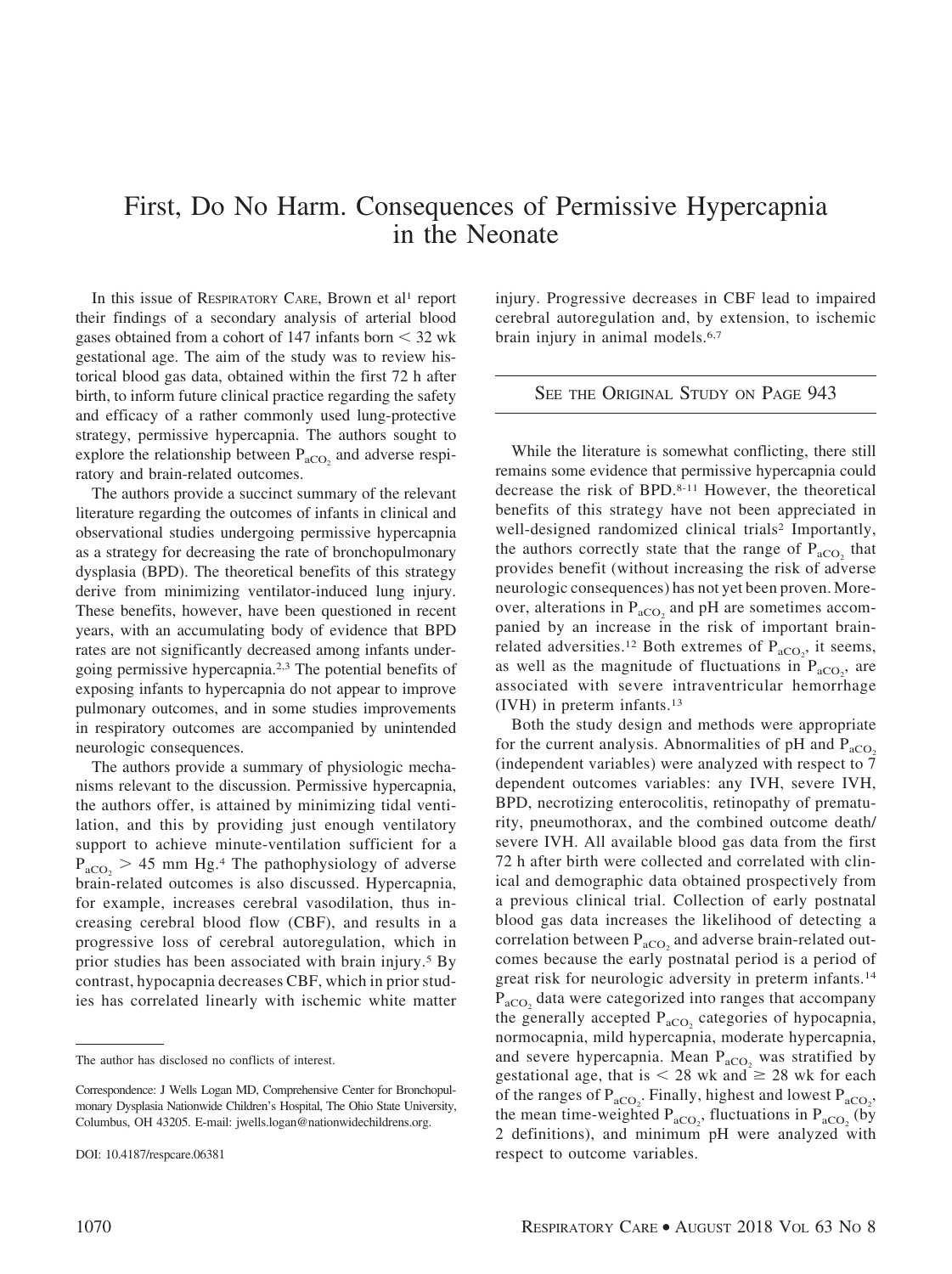The authors found that the routine targeting of higher than normal  $P_{\text{aCO}_2}$  goals led to a low incidence (2%) of hypocapnia in their sample, but without a significant improvement in the respiratory outcomes, BPD, or pneumothorax. Twenty-six percent of the sample were mildly hypercapnic, 13% were moderately hypercapnic, and 6.5% were severely hypercapnic. When combined, roughly half of the infants in the sample were exposed to some degree of hypercapnia. After adjusting for potentially important confounding variables, the composite outcome death or severe IVH was associated with higher fluctuations in the arterial  $P_{aCO_2}$  and the lowest arterial pH. The individual outcomes severe IVH and any IVH were not associated with either fluctuations in  $P_{aCO_2}$  or lowest pH after adjusting for confounders. There were no differences in BPD, necrotizing enterocolitis, retinopathy of prematurity, or pneumothorax. The authors' findings provide additional support for researchers concerned about the negative consequences of permissive hypercapnia, which, while intended to improve care and outcomes, may actually increase the risk of morbidity for an already at-risk population.<sup>2,3</sup>

The sample size was adequate, including 147 subjects and  $> 1,300$  arterial blood gas samples, 584 of which were from infants  $\leq$  28 wk gestational age. Statistical methods were appropriate, and both univariate and multivariate analyses were presented. Taken together, efforts to address potential confounders were appropriate. Confidence intervals were fairly narrow, suggesting that the study findings are fairly reliable. Trends toward an association with the individual outcomes severe IVH and any IVH were noted on univariate analysis, suggesting the possibility that, in a larger sample, associations with these outcomes might also have been significant. The authors report that there was no relationship between pH or  $P_{aCO_2}$  and the respiratory outcomes of BPD and pneumothorax, nor was there an association with necrotizing enterocolitis and retinopathy of prematurity.

The authors' findings are both interesting and important, and support the prevailing consensus among neonatal researchers that the benefits of permissive hypercapnia do not appear to outweigh the potential risks of the exposure. Moreover, the pathophysiology of BPD is so complex and is mediated by so many exposures (eg, prenatal, perinatal, and postnatal) that efforts to affect only a single exposure (ie, ventilator-induced lung injury) is not likely to affect BPD rates in a broad population of very preterm infants. While decreasing the risk of ventilator-induced lung injury has plausible therapeutic benefits, it targets only one of many mechanisms known to contribute to the complex pathophysiology of BPD.15 Failure to treat threatened preterm labor with antenatal steroids, for example, likely increases the risk of BPD among infants in a broad population of preterm infants. So, too, does exposure to oligohydramnios/anhydramnios, maternal chorioamnionitis, early-onset postnatal sepsis, necrotizing enterocolitis, and other biological/oxidative stressors beyond the scope of this discussion.

In conclusion, the authors' study, like others published in recent years, disproves the notion that permissive hypercapnia is a safe and effective means of minimizing the risk of BPD. Despite the paucity of evidence that this strategy prevents BPD, it continues to be used with some frequency, and often during a period of great risk for this fragile population. The authors are to be commended for this honest report, which likely reflects a common practice in many neonatal ICUs worldwide. This is a valuable contribution to the ever-growing list of studies demonstrating that efforts to achieve a normal physiologic state remain an essential aspect of care for preterm newborns, especially in the first few days after birth.16

## **J Wells Logan MD**

Comprehensive Center for Bronchopulmonary Dysplasia Nationwide Children's Hospital Columbus, Ohio

## **REFERENCES**

- 1. Brown MK, Poeltler DM, Hassen KO, Lazarus DV, Brown VK, et al. Incidence of hypocapnia, hypercapnia, and acidosis and the associated risk of adverse events in preterm neonates. Respir Care 2018;8:943-949.
- 2. Thome UH, Genzel-Boroviczeny O, Bohnhorst B, Schmid M, Fuchs H, et al. Permissive hypercapnia in extremely low birthweight infants (PHELBI): a randomised controlled multicentre trial. Lancet Respir Med 2015;3(7):534-543.
- 3. Woodgate PG, Davies MW. Permissive hypercapnia for the prevention of morbidity and mortality in mechanically ventilated newborn infants. Cochrane Database Syst Rev 2001;2:CD002061.
- 4. Reiterer F, Schwaberger B, Freidl T, Schmölzer G, Pichler G, Urlesberger B. Lung-protective ventilatory strategies in intubated preterm neonates with RDS. Paediatr Respir Rev 2017;23(6):89-96.
- 5. Kaiser JR, Gauss CH, Williams DK. The effects of hypercapnia on cerebral autoregulation in ventilated very low birth weight infants. Pediatr Res 2005;58(5):931-935.
- 6. Greisen G, Vannucci RC. Is periventricular leucomalacia a result of hypoxic-ischaemic injury? Hypocapnia and the preterm brain. Biol Neonate 2001;79(3-4):194-200.
- 7. Liao SL, Lai SH, Chou YH, Kuo CY. Effect of hypocapnia in the first three days of life on the subsequent development of periventricular leukomalacia in premature infants. Acta Paediatr Taiwan 2001;42(2):90-93.
- 8. Mariani G, Cifuentes J, Carlo WA. Randomized trial of permissive hypercapnia in preterm infants. Pediatrics 1999;104(5 Pt 1):1082- 1088.
- 9. Carlo WA, Stark AR, Wright LL, Tyson JE, Papile LA, et al. Minimal ventilation to prevent bronchopulmonary dysplasia in extremelylow-birth-weight infants. J Pediatr 2002;141(3):370-374.
- 10. Thome UH, Carlo WA. Permissive hypercapnia. Semin Neonatol 2002;7(5):409-419.